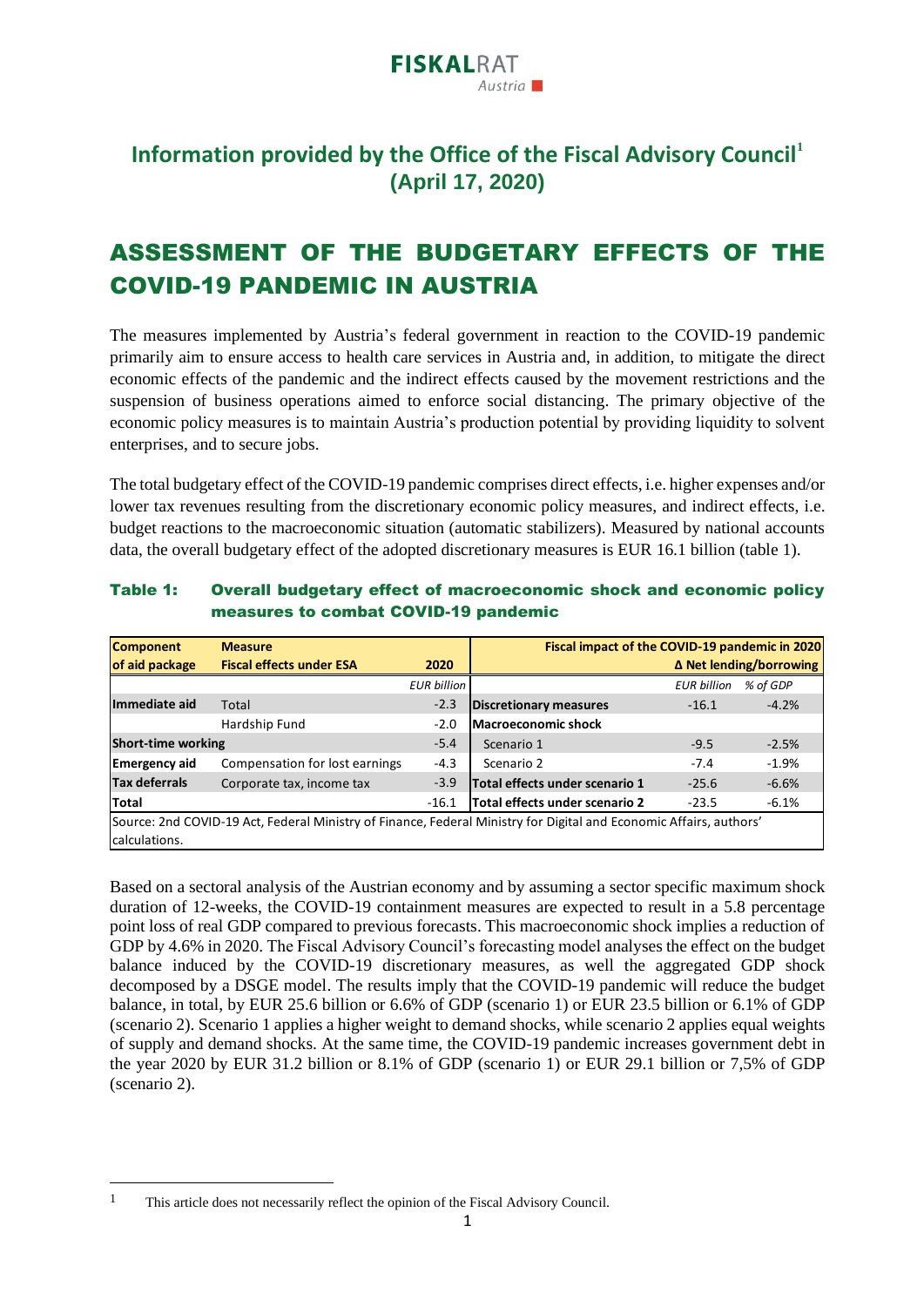## 1. INTRODUCTION

The strong rise in the number of COVID-19 infections created an emergency situation in Austria: To contain the spreading of the virus and to stabilize the Austrian health care system, the federal government and some provincial governments, in particular those of Tyrol and Vorarlberg, have taken far-reaching measures, such as restricting movement to ensure social distancing or locking down those industries that are not immediately essential to maintaining basic care for the population. These measures have serious economic consequences with regard to both macroeconomic demand and supply. Against this background, the measures the federal government has adopted so far, in two steps, primarily aim to

- ensure access to health care services (i.a. by providing additional funds for purchasing health-related products),
- mitigate the negative impact on the economy.

The measures include immediate measures with a short-term focus on providing liquidity support as well as short- to medium-term measures to secure jobs and ensure an efficient return to full production once the pandemic has been overcome. In addition, a longer-term stimulus package has been adopted that is to be implemented downstream, i.e. once the immediate health crisis is over.

The following analysis details the measures the federal government has adopted so far and quantifies them on the basis of an assessment by the Office of the Fiscal Advisory Council (chapter 2). To assess the pandemic's effects on the Austrian economy, we look at individual economic sectors (chapter 3) and then aggregate the results to establish the shock to the Austrian economy as a whole. In a next step, we employ a DSGE model for Austria to break down the macroeconomic shock into individual macroeconomic variables that are relevant to the fiscal forecast (chapter 4). Using the quantified budgetary effects of the discretionary measures and the macroeconomic scenarios, we estimate the overall effect of the COVID-19 pandemic on the budget balance and on Austria's debt level by applying the Fiscal Advisory Council's forecasting model (chapter 5). Finally, we identify the implications for the application of EU fiscal rules (chapter 6).

# 2. COVID-19 MEASURES TAKEN BY THE AUSTRIAN FEDERAL GOVERNMENT AND HOW THEY ARE RECORDED UNDER ESA 2010

The **First COVID-19 Act**<sup>2</sup> was adopted in Austria on March 15, 2020, to facilitate the provision of immediate support of up to EUR 4 billion in a timely manner<sup>3</sup> from a COVID-19 Crisis Management Fund<sup>4</sup> that was set up for this purpose. Within a matter of days, as the scale and scope of the economic impact came into focus, the federal government presented further comprehensive support measures. The **Second COVID-19 Act<sup>5</sup>** was passed by the Nationalrat on March 21, 2020, followed by the third<sup>6</sup>, fourth<sup>7</sup>

<sup>&</sup>lt;sup>2</sup> This act also provides for an authorization to ban people, by way of a regulation, from entering certain locations. Such a regulation was issued promptly by the Federal Minister for Social Affairs, Health, Care and Consumer Protection. [https://www.ris.bka.gv.at/Dokumente/BgblAuth/BGBLA\\_2020\\_II\\_98/BGBLA\\_2020\\_II\\_98.html](https://www.ris.bka.gv.at/Dokumente/BgblAuth/BGBLA_2020_II_98/BGBLA_2020_II_98.html)

<sup>3</sup> <https://www.ris.bka.gv.at/GeltendeFassung.wxe?Abfrage=Bundesnormen&Gesetzesnummer=20011073>

<sup>4</sup> [https://www.ris.bka.gv.at/Dokumente/BgblAuth/BGBLA\\_2020\\_I\\_12/BGBLA\\_2020\\_I\\_12.html](https://www.ris.bka.gv.at/Dokumente/BgblAuth/BGBLA_2020_I_12/BGBLA_2020_I_12.html)<br>5 https://www.prelement.gv.et/DAVT/VUG/VVVULPNR/PNR\_00017/freems\_788770.pdf

[https://www.parlament.gv.at/PAKT/VHG/XXVII/BNR/BNR\\_00017/fname\\_788779.pdf](https://www.parlament.gv.at/PAKT/VHG/XXVII/BNR/BNR_00017/fname_788779.pdf)

<sup>6</sup> [https://www.ris.bka.gv.at/Dokumente/BgblAuth/BGBLA\\_2020\\_I\\_23/BGBLA\\_2020\\_I\\_23.html](https://www.ris.bka.gv.at/Dokumente/BgblAuth/BGBLA_2020_I_23/BGBLA_2020_I_23.html)<br>7 https://www.ris.bka.gv.at/Dokumente/BgblAuth/BGBLA\_2020\_I\_24/BGBLA\_2020\_I\_24.html

<sup>7</sup> [https://www.ris.bka.gv.at/Dokumente/BgblAuth/BGBLA\\_2020\\_I\\_24/BGBLA\\_2020\\_I\\_24.html](https://www.ris.bka.gv.at/Dokumente/BgblAuth/BGBLA_2020_I_24/BGBLA_2020_I_24.html)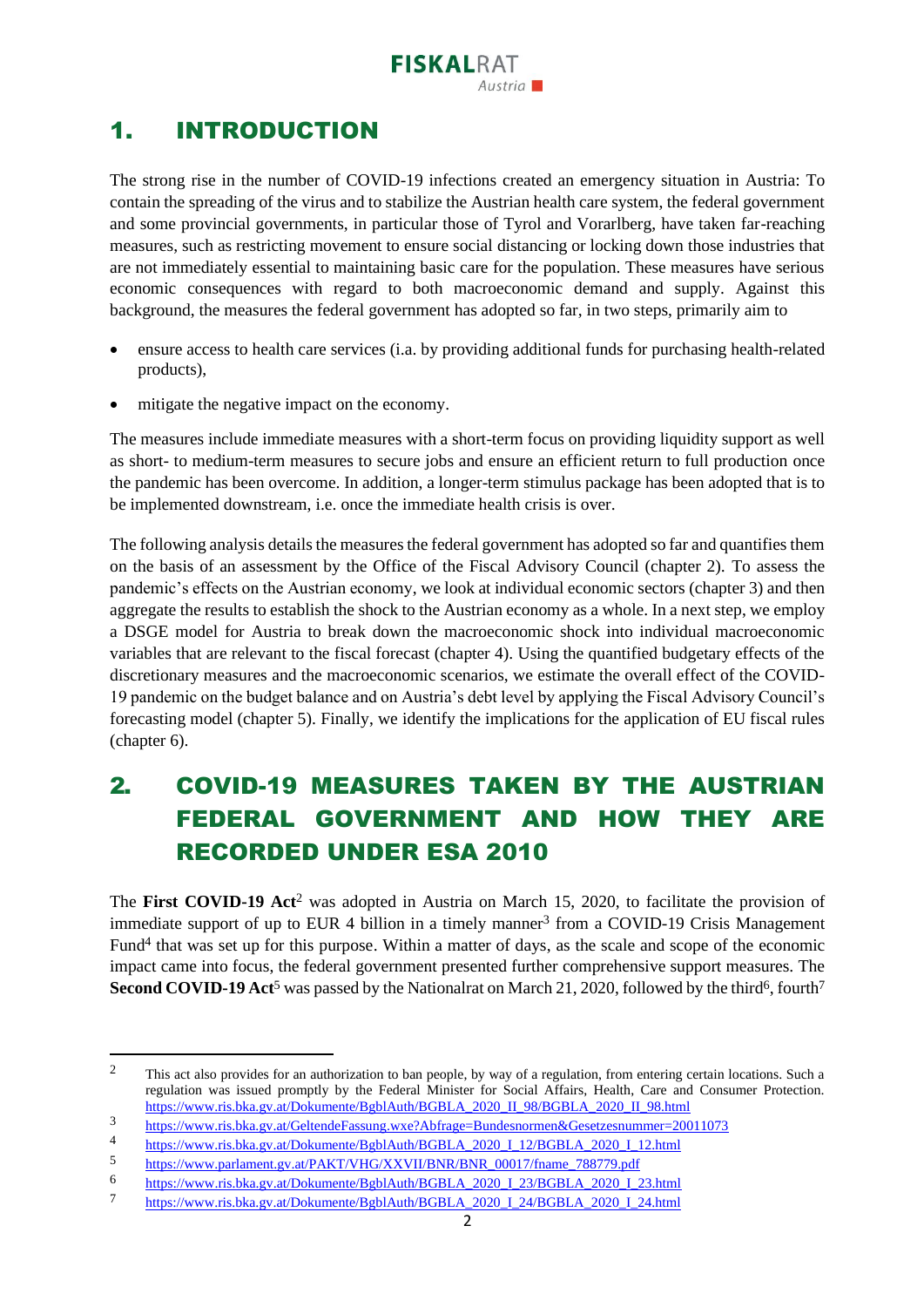

and fifth<sup>8</sup> COVID-19 Act only two weeks later. The set of measures announced will total up to EUR 38 billion. They will serve to

- 1. ensure access to health care services,
- 2. stimulate the labor market (in particular: short-time working pursuant to Article 13 paragraph 1 Labour Market Policy Financing Act (Arbeitsmarktpolitik-Finanzierungsgesetz – AMPFG)),
- 3. maintain public order and safety,
- 4. compensate for lost earnings caused by the health crisis,
- 5. partially amend the Epidemics Act of 1950 (Epidemie-Gesetz), Federal Law Gazette No. 186/1950,
- 6. stimulate the economy.

### Mix of fiscal policy measures to limit the social and economic effects of the COVID-19 pandemic

The adopted measures comprise five types of support:

- 1. immediate aid, up to EUR 4 billion (Crisis Management Fund)
- 2. emergency aid, up to EUR 15 billion
- 3. tax deferral, up to EUR 10 billion
- 4. guarantees and assumption of liabilities, up to EUR 9 billion
- 5. short-time work, up to EUR 5 billion

**Immediate aid:** Immediate aid primarily serves to ensure the functioning of the health care system and provide rapid, unbureaucratic support for those affected. Apart from providing additional funds for care and health care (so far, with a focus on purchasing protective equipment, medical supplies and healthcare equipment), financial support is also provided to micro-enterprises under the Hardship Fund. In addition, under immediate aid, legal action can be taken ad hoc on the basis of the Second COVID-19 Act. The Office of the Fiscal Advisory Council expects the measures under immediate aid to have budgetary effects of around EUR 2.3 billion in 2020, which are largely attributable to higher expenses. Immediate aid comprises

- the **Hardship Fund** (EUR 2 billion): nonrepayable grants for one-person businesses, free agents, NPOs and micro businesses, new self-employed and liberal professions (to be handled by the Austrian Federal Economic Chamber); the Office expects full utilization of the Hardship Fund. The measure is structured into an immediate grant (1st phase) and a second phase grant. The two phases differ in respect of their eligibility criteria.
	- o 1st phase: immediate grant
		- of EUR 1,000 for those with a net income of more than EUR 6,000
		- of EUR 500 for those with a net income of less than EUR 6,000
		- eligible persons need an annual gross income between EUR 5,527 and 80% of the annual maximum contribution basis under social security law (around EUR 60,000) and no multiple insurance policies
	- o 2nd phase maximum subsidy of up to EUR 2,000 per month for 3 months
		- assessment on the basis of proven loss of revenue
		- ex post assessment of the grant provided depending on actual lost earnings

<sup>8</sup> [https://www.ris.bka.gv.at/Dokumente/BgblAuth/BGBLA\\_2020\\_I\\_25/BGBLA\\_2020\\_I\\_25.html](https://www.ris.bka.gv.at/Dokumente/BgblAuth/BGBLA_2020_I_25/BGBLA_2020_I_25.html)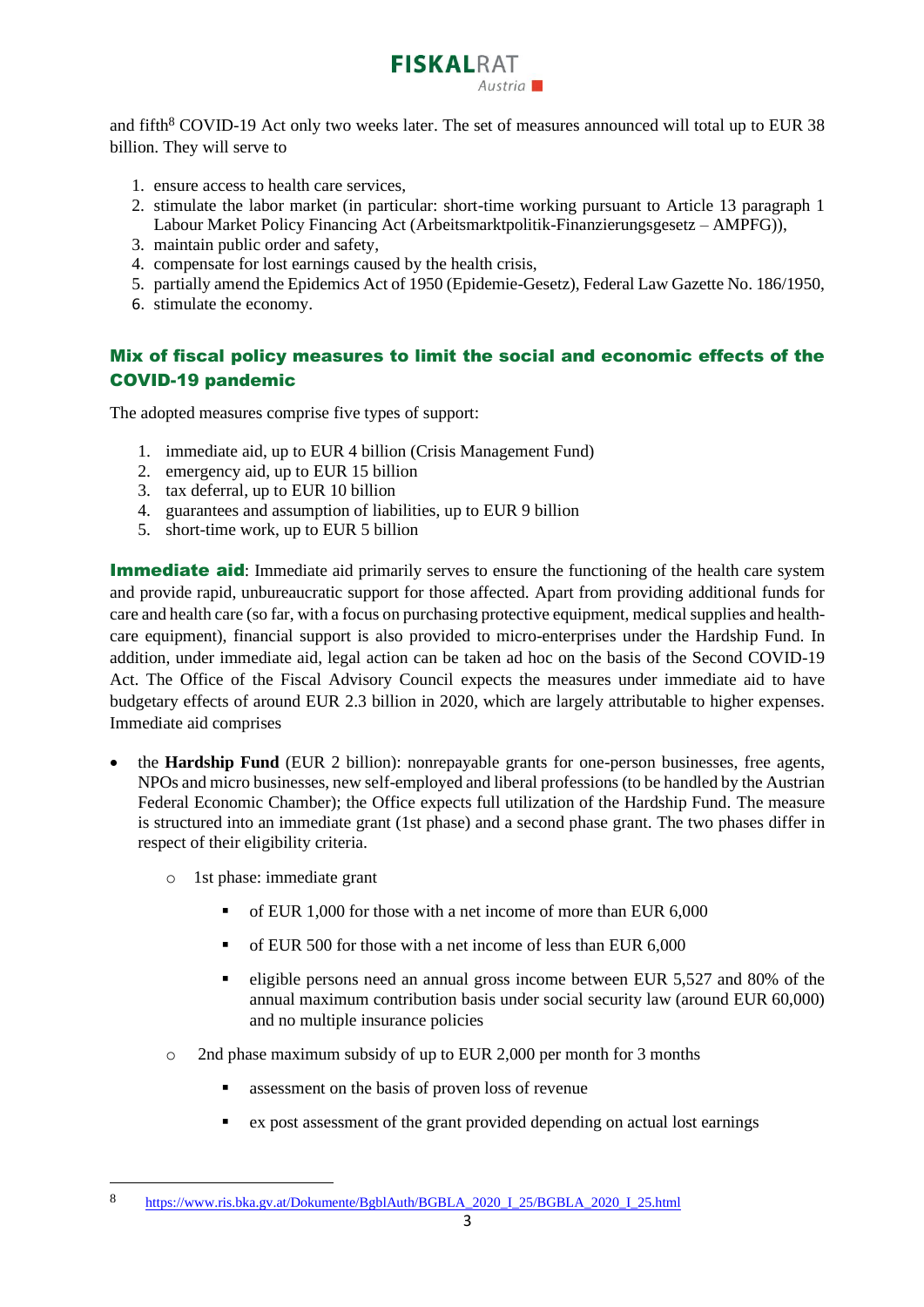

- $\blacksquare$  considered periods of time are 16.3. to 15.4., 16.4. to 15.5. and 16.5. to 15.6.
- there are no upper and lower limits and it is possible to be insured several times
- **special care** for parents to care for children (up to the age of 14):
	- o special leave for a period of up to three weeks,
	- o one-third of the compensation of employees will be reimbursed by the federal government (up to the earnings cap on social security at the maximum, i.e. currently EUR 5,370 per month).
- the **artists' support fund** (EUR 5 million): to be managed via the Artists' Social Security Fund (Künstler-Sozialversicherungsfonds – KSvF),
- funds for the **Austrian Health Fund** (Österreichische Gesundheitskasse ÖGK) (EUR 60 million): support for the automatic deferral of contributions not paid on time or paid only in part (no reminder, no collection measures, no initiation of insolvency proceedings);
- **health-related expenditure** (currently EUR 130 million): acquisition of medical supplies, e.g. respirator masks, protective suits,
- **support for care** (EUR 100 million): for provincial governments to build up additional supply in home care and long-term care,
- **tax-free bonus payments<sup>5</sup>**: bonus payments offered by critical businesses will be exempt from taxes  $($ "15<sup>th</sup> monthly salary"),
- **medication research** (EUR 23 million): promotion of projects to research the effectiveness of existing medication against the coronavirus,
- **cancellation costs for school trips** (EUR 13 million),
- **provision of computers for pupil** (EUR 5.5 million) to support home schooling,
- **loans** (envisaged).

**Emergency aid** comprises the (partial) compensation for lost earnings, in particular for enterprises in sectors for which the federal government's business shutdown measures have particularly severe implications. Emergency aid currently consists of loan guarantees and a grants. Grants are provided either directly or by converting loans granted by local banks and secured by federal guarantees. According to a preliminary assessment by the Office of the Fiscal Advisory Council, EUR 4.3 billion will be provided in the form of grants, which will weigh on the budget balance accordingly.<sup>9</sup>

- **agreement on loan subsidies:**
	- $\circ$  loans will be granted up to a maximum of EUR 120 million or in the amount of the quarterly turnover of the enterprise in question (by charging a maximum of 1% interest on the loan, for a term of 5 years, renewable for a further 5 years),
		- up to 90% of the loan is guaranteed by the government
		- partial conversion into a nonrepayable grant
	- o grants for the partial reimbursement of fixed costs (rent, electricity, gas, interest not covered by the moratorium, leasing, insurance premiums, fictive entrepreneurial income) and seasonal

<sup>9</sup> Assuming that the grant component is clearly defined up front and can thus be booked as such when the loan is granted (see table 2).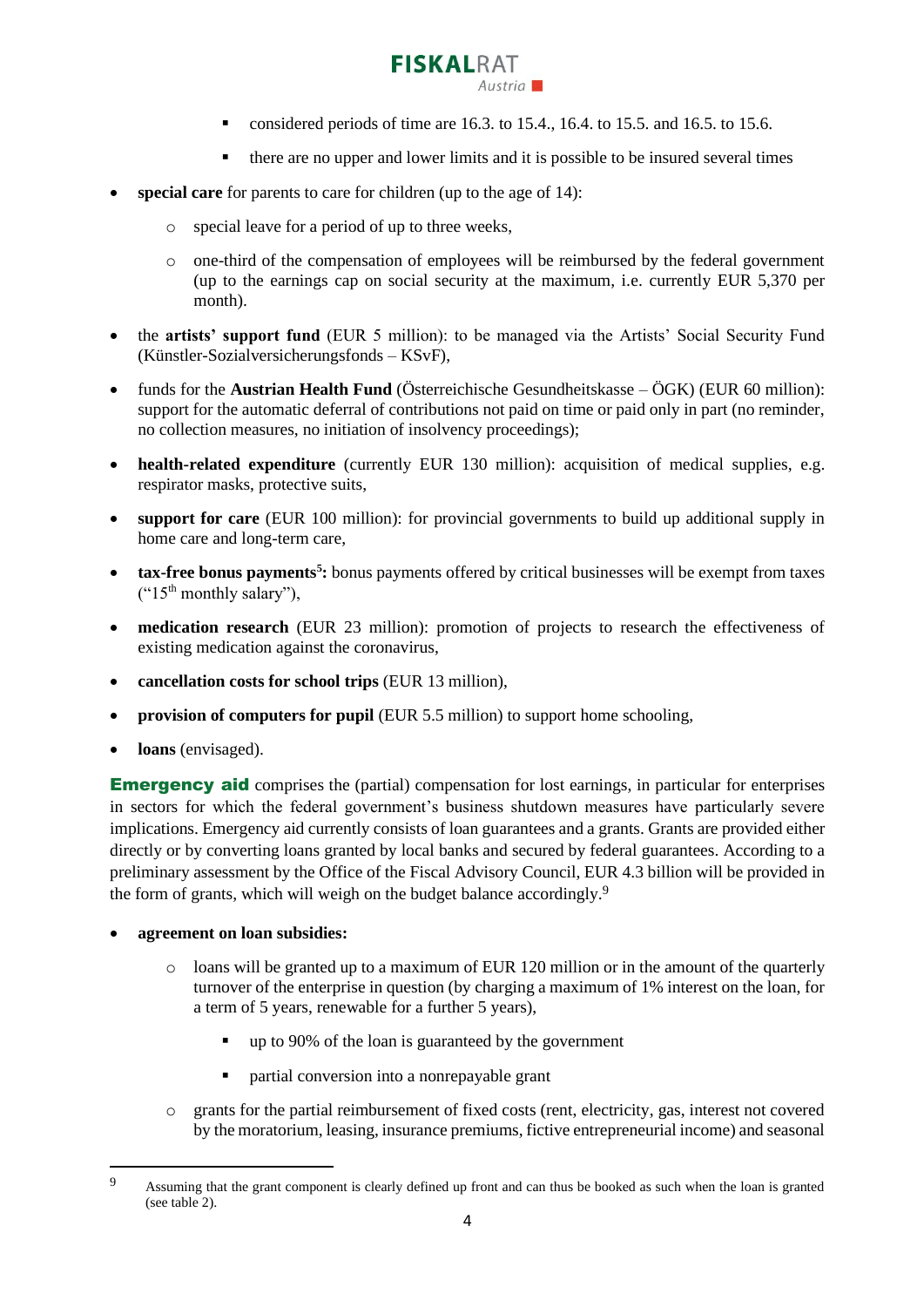

or perishable goods (if these loose more than 50% of their value due to the corona crisis); amount of the rate is determined on the basis of loss in sales

- **•** loss in sales 40% to  $60\%$ : 25%,
- loss in sales 60% to 80%: the subsidy is 50%,
- loss in sales 80% to 100%: the subsidy is 75%.

Deferral of taxes and reduction of tax advances to avoid economic difficulties or liquidity shortages owing to tax payments:

- **corporate income tax and income tax** (up to EUR 10 billion): reduction or waiver of tax advances, waiver of interest on additional claims, deferral or payment in instalments without interest surcharges and deferral interest.
- **social insurance of the self-employed:** deferral or instalment payments, reduction of preliminary contribution base, total or partial waiver of interest on late payments.
- According to a first assessment by the Office of the Fiscal Advisory Council, deferral of corporate income and income tax will reduce tax revenues by EUR 3.9 billion in 2020. The deferral of social insurance contributions, by contrast, will not have an effect on the budget balance that is relevant under ESA 2010. Nevertheless, the deferral of social insurance contributions increases government debt in 2020 by EUR 5.6 billion.
- **Credit moratorium**: consumer credits and credits of small enterprises must be deferred in case of application.

#### Guarantees and assumption of liabilities as collateral for loans:

- for **exporting firms** (credit line EUR 2 billion), OeKB bridge loans in the amount of 10% (large firms) or 15% (SMEs) of the enterprise's export revenue; maximum size of loan: EUR 60 million per enterprise, state guarantee for between 50% and 70%.
- for **businesses in the tourism industry** (guarantee volume: EUR 1 billion; initially: EUR 100 million): state guarantees in the amount of 80% of bridge financing (to be managed by the Österreichische Hotel- und Tourismusbank),
- for **one-person businesses and SMEs** (guarantee volume: EUR 1.25 billion): state guarantees in the amount of 80% of bridge financing (to be granted and managed by Austria Wirtschaftsservice – AWS); maximum size of loan: EUR 2.5 million per SME.
- Assuming, that state guarantees will only be claimed in subsequent years, there will be no budgetary effect in 2020.

COVID-19 short-time work (EUR 5 billion; initially budgeted: EUR 400 million): aims to address the decline in human capital, the rise of structural unemployment and the related decrease in both labor potential and potential output growth in Austria. It allows to reduce usual working hours and compensation of employees.

- $\circ$  Working hours can be shortened during the entire averaging reference period to between 10% and 90% (and may equal 0% temporarily).
- o Part of the lost compensation of labor is provided by the Public Employment Service Austria (AMS) in the form of transfer payments.
- o The net compensation rate is staggered. For gross wages of more than EUR 2,685 and up to the earnings cap, employees will receive a compensation of 80% of the net compensation they received before short-time working was introduced; for gross wages of between EUR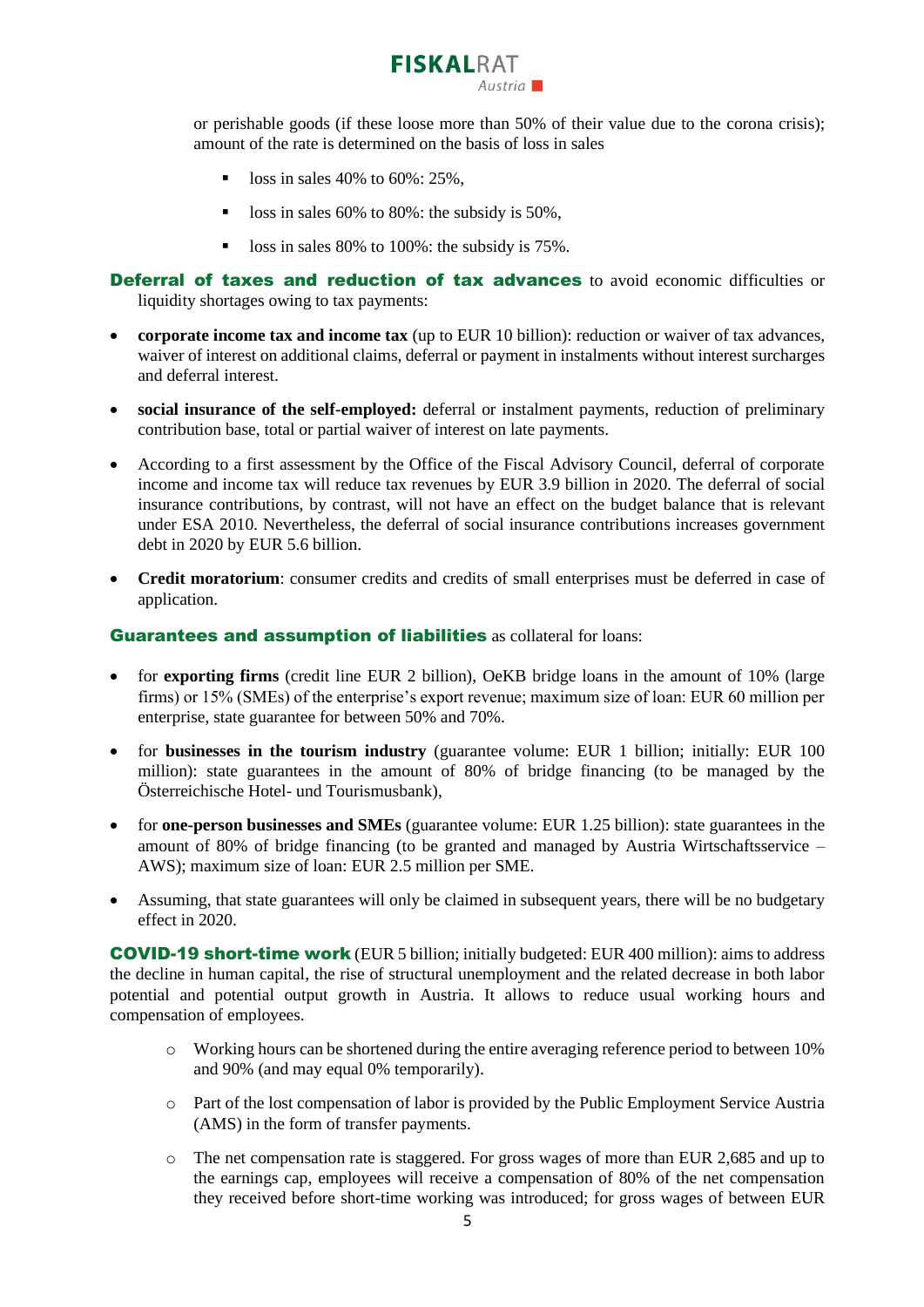1,700 and EUR 2,685, they will receive a compensation of 85%; and for gross wages of below EUR 1,700, the AMS will pay 90% of compensation in the form of transfer payments. Apprentices will continue to receive 100% of their previous apprentice compensation.

 $A$ ustria

**FISKALRAT** 

- o Short-time working subsidies will be granted in the form of [fixed rates](https://www.ams.at/content/dam/download/allgemeine-informationen/covid_kurzarbeit/KUA_Covid_19_Pauschalsatztabellen.xlsx) per working hour lost. These fixed rates include social security contributions as well as any other wage-related employer taxes. To compensate for proportionate shares of bonuses, the fixed rates will be generally increased by one-sixth.
- o Enterprises may apply for short-time work for a period of three months; if necessary, this period can be extended for another three months.
- o The **Office of the Fiscal Advisory Council estimates** that the budgetary effect of these measures will be around EUR 5.4 billion.

When the Second COVID-19 Act was passed other measures were also adopted which are not included in the 38 billion package. Those include

- **family hardship fund** (EUR 30 million): financial support for families with parents became unemployed or in short-time-work due to the COVID-19 crisis. One-time payout that is not repayable. The financial resources are provided through the FLAF.
- **media promotion** (EUR 17 million): promotion of private commercial (EUR 15 million) and noncommercial (EUR 2 million) broadcasting program financed from the revenues of the broadcasting fees.
- elimination of the obligation to pay specific supplements to the **Construction Workers' Annual Leave and Severance Pay Fund** (Bauarbeiter-Urlaubs- und Abfertigungskasse – BUAK, EUR 60 million): Waiver of certain supplements related to severance, interim supplement and winter holiday provisions for the period from March 16, 2020, to May 15, 2020.<sup>10</sup>
- It was decided that the rise in **tobacco tax** on cigarettes, fine-cut tobacco and heated tobacco products envisaged for April 1, 2020, will be postponed to October 1, 2020 (estimated loss in tax revenue: EUR 17 million).

In addition to the measures outlined above, complementary **sets of measures** were adopted **at the provincial government level** (e.g. by Vienna or Lower Austria). The instruments chosen here are similar to the measures adopted by the federal government: for instance, Vienna's EUR 35 million support package comprises EUR 12 million in guarantees to strengthen the liquidity of Viennese SMEs, EUR 20 million in emergency funds for one-person businesses and micro businesses, and EUR 3 million in additional funds to the Vienna Employment Promotion Fund (waff) to support reemployment schemes.

#### Recording of COVID-19 measures under ESA 2010

The mix of fiscal policy measures to mitigate the social and economic effects of the COVID-19 pandemic comprises various support instruments, which are linked to specific recording practices under ESA 2010. This means that measures differ in terms of how they are recorded in the national accounts of the general government sector (time and volume) and, consequently, in terms of the extent of their effects on the general government budget balance and on government debt (table 2). For instance, tax reliefs (e.g. reduction of advances, deferrals or payment in instalments) constitute a loss in tax revenue whereas grants (e.g. direct payments to enterprises) constitute additional expenditure. They thus contribute directly to deteriorating the budget balance and, in case of a budget deficit, contribute to increasing the debt level accordingly. By contrast, liabilities assumed or loans granted have no immediate effect on the budget

<sup>10</sup> see Article 20 Second COVID-19 Act (17/BNR).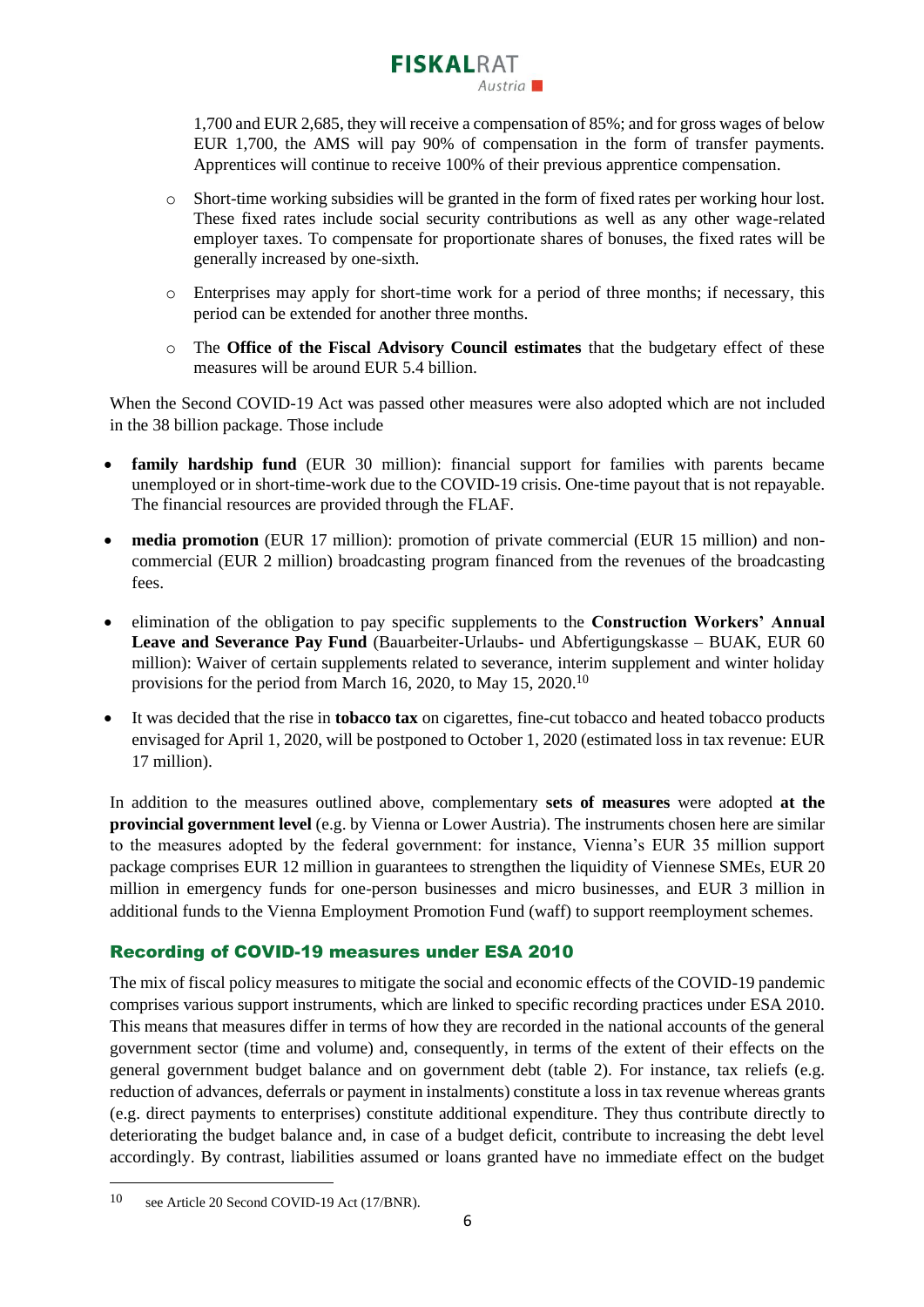### **FISKALRAT**  $A$ ustria

balance (apart from possible income from guarantee fees or interest income). They will only begin to have an immediate effect if liability claims are made or if loans outstanding become uncollectible.

#### Table 2: Recording of COVID-19 measures under ESA 2010

| <b>COVID-19 measure</b>                                                                                                                                                                                                                                                                                                                                                                          |                                                                                                                                                                                                               | <b>ESA 2010 recording</b>                                                                                                                                            | Impact                                    |                                                                                                           |
|--------------------------------------------------------------------------------------------------------------------------------------------------------------------------------------------------------------------------------------------------------------------------------------------------------------------------------------------------------------------------------------------------|---------------------------------------------------------------------------------------------------------------------------------------------------------------------------------------------------------------|----------------------------------------------------------------------------------------------------------------------------------------------------------------------|-------------------------------------------|-----------------------------------------------------------------------------------------------------------|
|                                                                                                                                                                                                                                                                                                                                                                                                  | <b>Method and time of recording</b>                                                                                                                                                                           | <b>Transaction class</b>                                                                                                                                             | <b>Net lending/borrowing</b>              | <b>Government debt</b>                                                                                    |
| <b>Tax relief</b>                                                                                                                                                                                                                                                                                                                                                                                |                                                                                                                                                                                                               |                                                                                                                                                                      |                                           |                                                                                                           |
| Reduction of corporate and income tax<br>prepayments                                                                                                                                                                                                                                                                                                                                             | On a time-adjusted cash basis, i.e. Current taxes on income, wealth,<br>measures are recorded at the time etc. (D.5)<br>of actual disbursement, with lags<br>in payments received being taken<br>into account |                                                                                                                                                                      | Direct                                    | Direct                                                                                                    |
| Waiver of surcharges for late payment of taxes or<br>interest on additional income or corporate tax<br>claims                                                                                                                                                                                                                                                                                    | On an accruals basis, i.e. at the<br>time interest (income) accrues<br>(regardless of the time of actual<br>payment)                                                                                          | Property income (D.4)                                                                                                                                                | <b>Direct</b>                             | <b>Direct</b>                                                                                             |
| Tax deferral or payment in instalments                                                                                                                                                                                                                                                                                                                                                           | On a time-adjusted cash basis, i.e.<br>later tax payments increase tax<br>revenues in the following years                                                                                                     | Current taxes on income, wealth,<br>etc. (D.5)                                                                                                                       | Direct                                    | Direct                                                                                                    |
| Deferral of social security contributions                                                                                                                                                                                                                                                                                                                                                        | On an accruals basis                                                                                                                                                                                          | Social contributions and benefits<br>(D.6)                                                                                                                           | None <sup>1</sup>                         | <b>Direct</b>                                                                                             |
| Guarantees <sup>2)</sup>                                                                                                                                                                                                                                                                                                                                                                         | At the time a guarantee is called                                                                                                                                                                             | Other capital transfers (D.9)                                                                                                                                        | Not direct                                | Not direct                                                                                                |
| <b>Bridge loans</b>                                                                                                                                                                                                                                                                                                                                                                              | At the time of issue                                                                                                                                                                                          | Financial transactions (loans, F.4)<br>that do not have an a priori impact<br>on government financial wealth -<br>a liability is matched by a<br>corresponding claim | None                                      | Not direct, unless debt capital is<br>raised to grant loan                                                |
| Interest income                                                                                                                                                                                                                                                                                                                                                                                  | On an accruals basis, i.e. at the<br>time interest (income) accrues<br>(regardless of the time of actual<br>payment)                                                                                          | Property income (D.4)                                                                                                                                                | Direct                                    | Direct                                                                                                    |
| Waiver of loan repayment or recognition of claim At the time of write-off of claim<br>as uncollectible                                                                                                                                                                                                                                                                                           |                                                                                                                                                                                                               | Other capital transfers (D.9)                                                                                                                                        | <b>Direct</b>                             | <b>Direct</b>                                                                                             |
| <b>Subsidized loans</b>                                                                                                                                                                                                                                                                                                                                                                          |                                                                                                                                                                                                               |                                                                                                                                                                      |                                           |                                                                                                           |
| Loans with an ex post subsidy component,<br>transformation of part of loan into subsidy <sup>3)</sup>                                                                                                                                                                                                                                                                                            | At the time of<br>issue/transformation (write-off of F.4)/other capital transfers (D.9)<br>claim)                                                                                                             | Financial transactions (loans,                                                                                                                                       | None/at the time of<br>write-off of claim | Not direct, unless debt capital is<br>raised to grant loan/at the time of<br>write-off of claim           |
| Loans with an ex ante defined subsidy<br>component                                                                                                                                                                                                                                                                                                                                               | At the time of issue; different<br>treatment of loan and subsidy<br>components                                                                                                                                | Loan: financial transactions (F.4),<br>subsidy: subsidies (D.3)                                                                                                      | Direct, in the amount of<br>the subsidy   | Direct, in the amount of the<br>subsidy; loan: not direct, except<br>debt capital is raised to grant loan |
| <b>Short-time working</b>                                                                                                                                                                                                                                                                                                                                                                        | On an accruals basis, at the time of Other subsidies (D.3)<br>approval                                                                                                                                        |                                                                                                                                                                      | Direct                                    | Direct                                                                                                    |
| Other direct aid to businesses                                                                                                                                                                                                                                                                                                                                                                   | On an accruals basis, at the time of Subsidies (D.3)<br>approval                                                                                                                                              |                                                                                                                                                                      | Direct                                    | Direct                                                                                                    |
| 1) Exception: Uncollectible social security contributions are written off and reduce total social security contributions under ESA, which will be directly reflected in the budget balance.<br>2) As a rule, guarantee fees are recorded, which have a positive impact on the Maastricht balance. However, it can be expected that such fees will not be recorded under the<br>COVID-19 package. |                                                                                                                                                                                                               |                                                                                                                                                                      |                                           |                                                                                                           |

3) If subsidies have been agreed but no details are known as regards the timing and amount of subsidies.

Source: Authors' compilation.

The actual extent of the budgetary effects depends on the actual utilization of the individual measures. See chapter 3 for assessments made by the Office of the Fiscal Advisory Council.

# 3. SECTORAL BREAKDOWN OF MACROECONOMIC SHOCK

As the effects of the measures adopted to contain the COVID-19 pandemic – i.a. restrictions in trade, food and beverage service activities or services – differ considerably across industries, this analysis adopts a sectoral perspective. This way, it is possible to make different assumptions on the development of sales and gross value added for different sectors. We follow the ÖNACE 2008 classification (for some cases to the level of +4) of the 2017 structural business statistics, which allows us to capture the subsectors within individual industries. This makes it possible, for instance, to differentiate between food retailers and commodity retailers and thus to see on which subsectors the COVID-19 pandemic and the related measures have a stronger impact than on others. The underlying assumption is that the measures will be in effect for up to 12 weeks.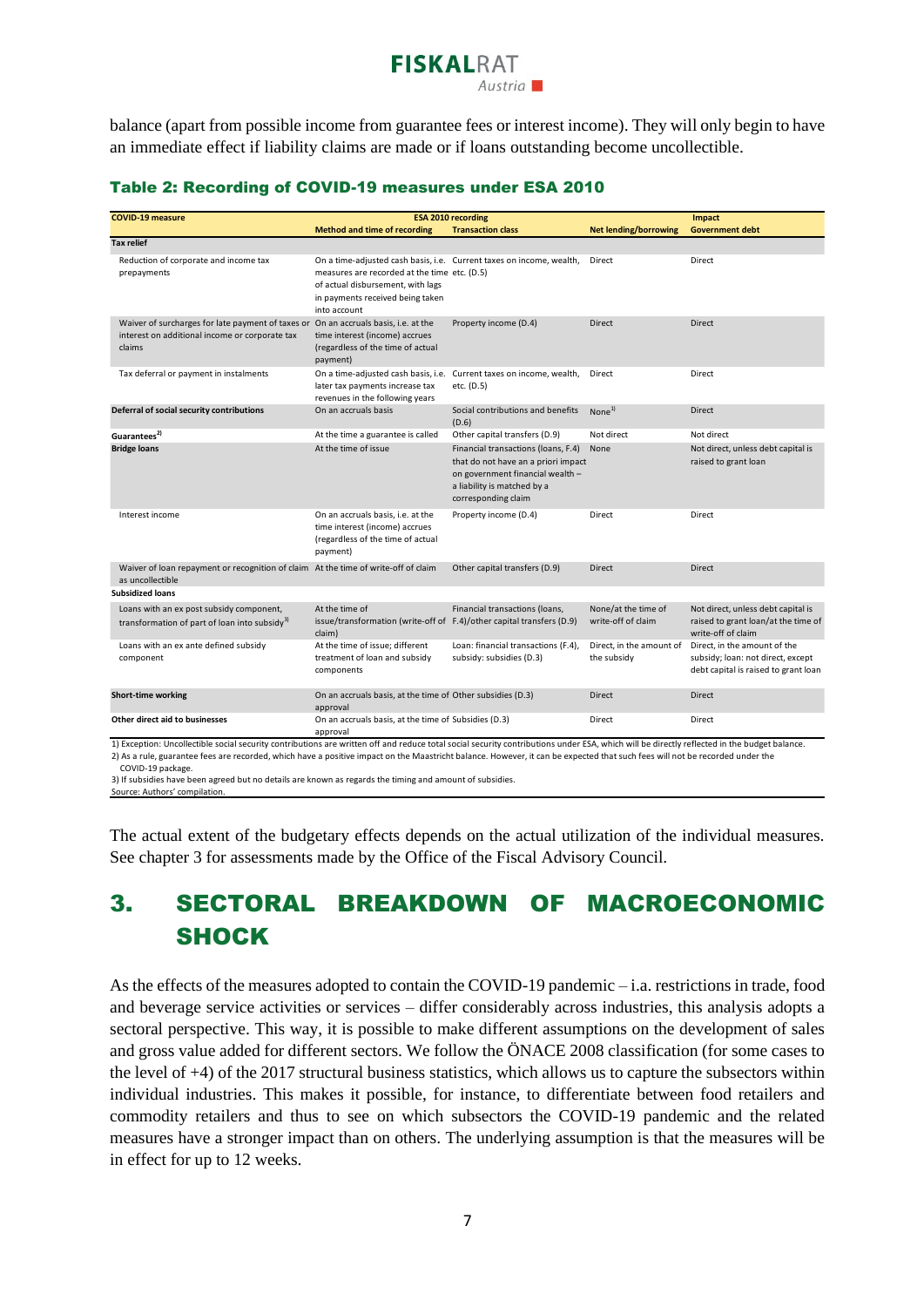

The impact on the individual sectors is modeled in four different degrees (see table 3), depending on the extent of the respective effect. For firms that had to temporarily cease operations following the federal government's regulation – i.a. most trade and retail companies, hotels, restaurants and caterers, as well as most providers of personal services (e.g. hair styling salons, beauty salons and spas) – we assume a loss in sales and gross value added of 100% during the lockdown period and 50% for the catching-up phase afterwards.<sup>11</sup> For sectors on which the legal measures have a strong indirect impact, e.g. staff leasing, parts of wholesale trade and construction as well as various manufacturing companies, we assume a sharp decline in sales and gross value added. The majority of other services (architects, IT services, etc.) can be expected to face lower demand, although the decline will not be as pronounced as in other segments. Finally, we assume no negative effects on value added in those sectors on which the containment measures have only marginal direct and indirect effects, namely some manufacturers, food retailers, and professional, business and support services (e.g. external auditors, consulting agencies and security services).

#### Table 3: Assumptions of sectoral analysis

| <b>Criteria</b>                                                                                                               | <b>Industries</b>                                                             | Slump in output |  |  |  |  |
|-------------------------------------------------------------------------------------------------------------------------------|-------------------------------------------------------------------------------|-----------------|--|--|--|--|
| Mandatory businesses closures                                                                                                 | Parts of retail sector, hotels and restaurants, etc.                          | $-100%$         |  |  |  |  |
| Businesses suffering strong indirect impact                                                                                   | Parts of manufacturing and construction, car retailers, wholesale trade, etc. | -70%            |  |  |  |  |
| Businesses suffering small indirect impact                                                                                    | Various service sectors (IT, financial services, housing), freelancers, etc.  | $-30%$          |  |  |  |  |
| Parts of manufacturing, food retailers, R&D, market research, etc.<br>Businesses suffering marginal direct or indirect impact |                                                                               |                 |  |  |  |  |
| Source: Fiscal Advisory Council assessment on the basis of Statistics Austria data.                                           |                                                                               |                 |  |  |  |  |

Once the containment measures are lifted, different catching-up effects can be expected for different industries. Some manufacturing businesses have brought forward company holidays or rescheduled maintenance works to be able to make up for production losses later in the year. Such catching-up processes seem rather unrealistic for large parts of the services sector, though. Against this background, the underlying shock scenario assumes a stronger catching-up effect for manufacturing or the construction sector than for services. In particular, hotels, restaurants and caterers will not be able to catch up on lost sales on a large scale. The assumed catching-up effects take into account the economic policy measures adopted by the federal government to secure jobs and support enterprises' liquidity. Without these measures, the economic catching-up process would have to be expected to take substantially longer.

Starting from these assumptions, a sectoral analysis results in a marked decline in sales and gross value added. The largest contribution to the decline in sales stems from the slump in other services and parts of manufacturing, followed by losses in accommodation and food and beverage service activities and retail trade. In total, the negative effect of the COVID-19 pandemic is expected to be around EUR 23.5 billion for gross value added and around EUR 54 billion for sales. This roughly corresponds to a negative shock on real GDP of 5.8%. <sup>12</sup> The effect of discretionary measures was taken into account via the size of the catching-up effect in deriving the shock. Yet, given high level of uncertainty (we do not know how far the coronavirus will spread and how long the containment measures will be kept up), these estimations must be regarded as preliminary and will have to be adjusted on basis of incoming information.

#### Quantification of discretionary measures

We perform an initial assessment on the basis of the sectoral analysis outlined above for those measures the federal government took to support the labor market and to compensate for lost earnings caused by

<sup>11</sup> After the lockdown we assume a 50% reduction for the period half the lockdown time. This means that in sectors which are affected longer by lockdown measures the catch-up process will take longer too, e.g. hotels and restaurants.

<sup>&</sup>lt;sup>12</sup> GDP is the sum of gross value added plus taxes and less subsidies on products.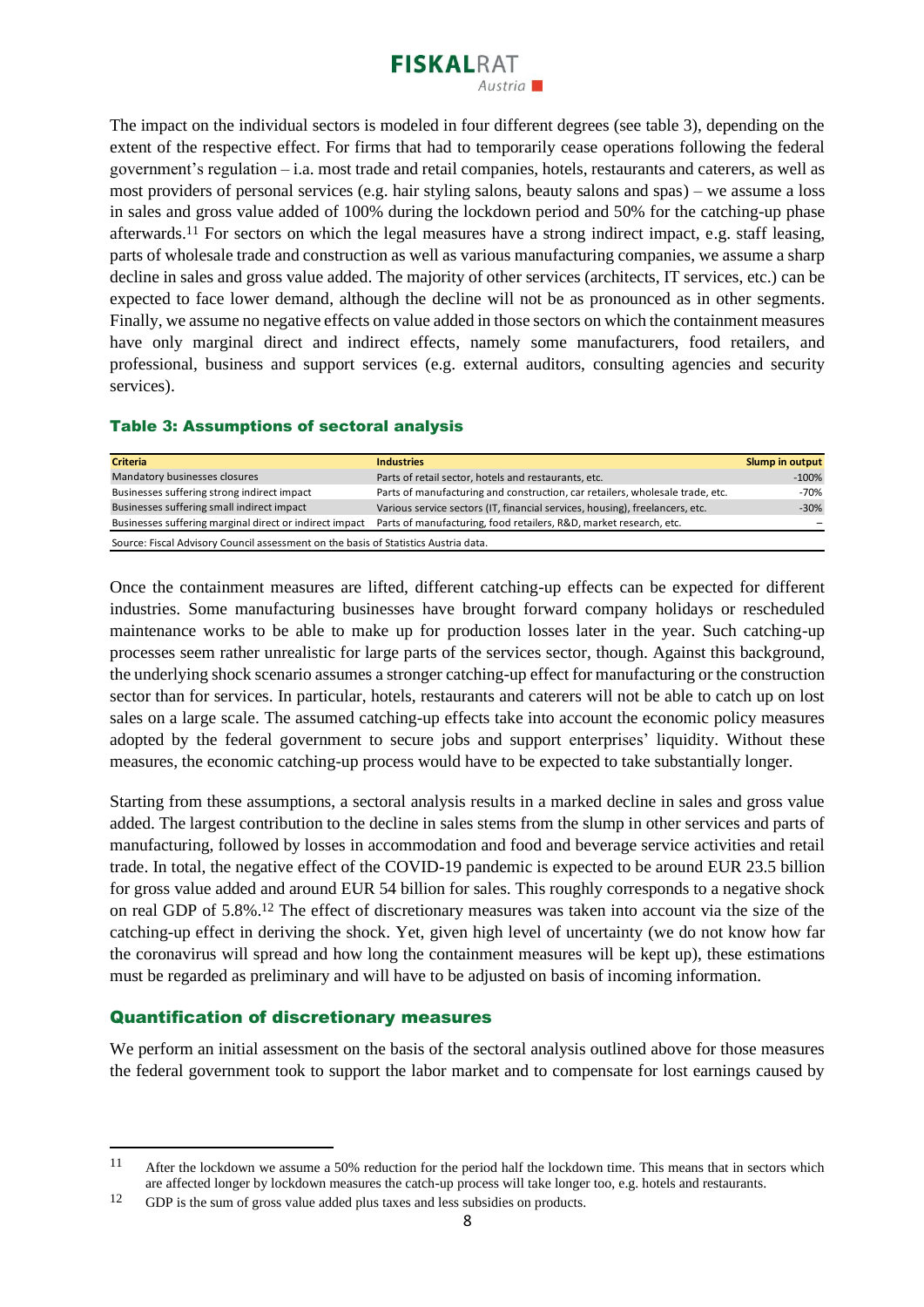

the health crisis (emergency aid, COVID-19 short-time working subsidies and tax deferrals) that will have the strongest impact on the budget balance.

In order to estimate the share of emergency aid loans that may be converted into grants after one year and direct grants, the subsectors taken into consideration are those in which businesses were shut down or experienced significant losses as a direct or indirect consequence of the federal government's measures. The grant depends on the losses in sales and ranges from 25% to 75%. Considering those fixed operating costs that are eligible for support under the emergency fund (such as rents, insurance or interest payments, etc.), the total financial support amounts to EUR 4.3 billion.

Our assessment of the costs of COVID-19 short-time working subsidies relies on the analysis of individual sectors and the assumption that the corona crisis will have different implications for different sectors. Depending on the assumptions made for different impact categories – total shutdown, high or low impact – per industry, the share of enterprises that will introduce short-time working or lay off employees will differ. Moreover, we assume that some businesses will not opt for any of the two measures despite losses in sales, i.a. hotels and restaurants, given the high share of one-person businesses and seasonal employment. In total, however, the number of layoffs in hotels and restaurants remains high as businesses (except delivery services) have closed completely. Based on the above assumptions and calculations, additional expenditure for short-term working will come to EUR 5.4 billion. Our assessment assumes a broad-based resumption of occupation as soon as the federal government's containment measures are lifted, with short-time working being discontinued and the number of unemployed declining to pre-crisis levels.

The reduction of tax advances and the deferral of income and corporate income tax are also assessed via the sectoral distribution of the effects of the COVID-19 containment measures. In its assessment, the Office of the Fiscal Advisory Council assumes that around 25% of assessed income tax and corporate income tax revenue will be deferred. This results in a loss of tax revenue for 2020 of EUR 3.9 billion. For the most part, lower tax advances have been considered via the underlying macroeconomic path (and are thus not considered again under discretionary measures). Deferred social security contributions do not affect the 2020 budget balance as these contributions are recorded on an accrual basis but increase government debt by EUR 5.6 billion. This assessment is based on an assumed deferral of 25% of the relevant social security payments in 2019.

## 4. DECOMPOSITION OF AGGREGATE MACROECO-NOMIC SHOCK

From a macroeconomic perspective, the COVID-19 pandemic constitutes a contractive shock which, however, only partly fits the classical dichotomy of supply and demand. Instead, the current situation can rather be understood as a combination of known supply and demand shocks that also possesses the quality of a novel shock.

The supply-side shock results from the economic shutdown, which also means that many people are suddenly without a job. The AMS (Public Employment Service Austria) reports a rise in the number of unemployed by 240,000 (year-on-year change) as of April 13, 2020. In the short term, collective wage agreements might budget no, or only marginal, wage increases. While the high degree of general uncertainty discourages investment.<sup>13</sup>

<sup>13</sup> Contractive supply shocks are in general accompanied by a rise in relative prices. The current situation, however, is not characterized by scarcity in the narrow sense.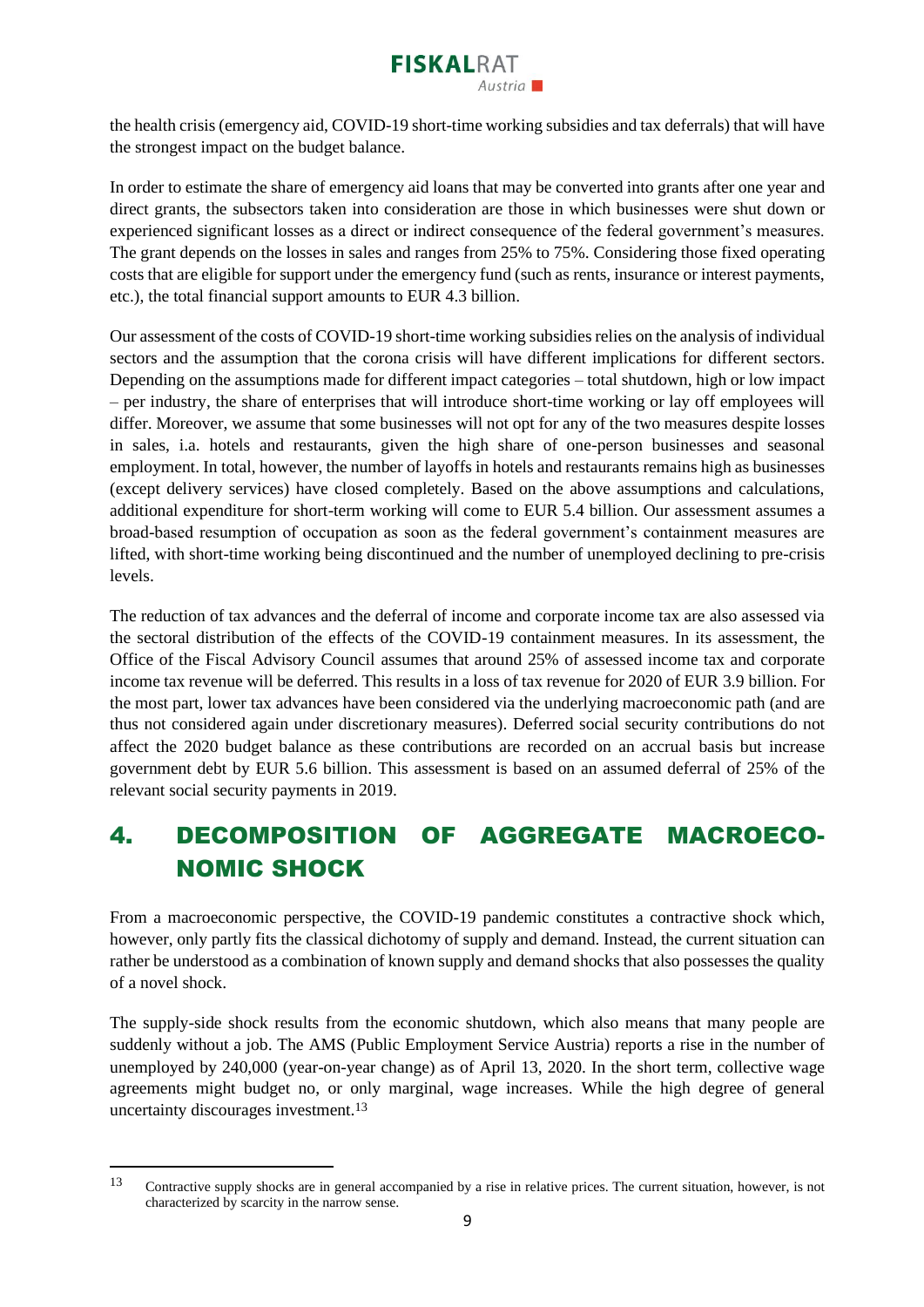

At the same time, demand is collapsing in many sectors, partly as a consequence of the decline in employment and the low growth in the total compensation of employees. Private consumption has gone down since people have been urged to stay at home; tourism has swiftly come to a complete standstill, and the same applies to the bulk of the restaurant business. Production sector output has been contracting sharply. Once the COVID-19 pandemic subsides, significant catching-up effects can be expected. It can be assumed with certainty that the demand-side losses will not be fully recovered, however. Export demand is declining sharply.

#### Table 4: Decomposition of the macroeconomic shock

|                                                  |                    |                        |             |                        |                 |                        | <b>Compensation of</b> |                        | Nominal private |             |
|--------------------------------------------------|--------------------|------------------------|-------------|------------------------|-----------------|------------------------|------------------------|------------------------|-----------------|-------------|
|                                                  | <b>Real GDP</b>    |                        | Nominal GDP |                        | Volume of labor |                        | employees              |                        | consumption     |             |
| %P                                               | <b>IScenario I</b> | Scenario II Scenario I |             | Scenario II Scenario I |                 | Scenario II Scenario I |                        | Scenario II Scenario I |                 | Scenario II |
| 2020                                             | $-5.8$             | $-5.8$                 | $-6.2$      | $-5.9$                 | $-6.1$          | $-4.1$                 | $-6.8$                 | $-4.8$                 | $-4.3$          | $-3.3$      |
| Source: WIFO forecast and authors' calculations. |                    |                        |             |                        |                 |                        |                        |                        |                 |             |

To illustrate potential effects on the Austrian economy, we analyzed the impact of two different types of shocks which are comparable in size with regard to their aggregate impact on GDP and different with regard to their composition, estimating a Dynamic Stochastic General Equilibrium (DSGE) model. Given the singularity of current developments, this analysis is, however, subject to great uncertainty.<sup>14</sup> The decomposition of the shocks considers shock-induced changes in domestic and external supply and demand. Under the assumption derived from the sectoral analysis (chapter 3) that real GDP will fall by 5.8 percentage points due to the COVID-19 pandemic in both scenarios, we calculate the corresponding change in the number of workers and the number of unemployed, in the CPI, in the compensation of employees and in real and nominal consumption following this shock. Decomposing the aggregate shock into the macroeconomic variables listed above is indispensable for assessing the fiscal effect of the COVID-19 shock. Scenario 1 assumes that demand shocks cause three-quarters of the total shock, and that both shocks are attributable equally to domestic and external factors. Scenario 1 assumes that supply and demand shocks are equal drivers of GDP contraction, retaining symmetric shares for domestic and external factors in the shocks

### 5. EFFECTS ON BUDGET BALANCE AND DEBT LEVEL

The budgetary effect of the COVID-19 pandemic results from the rise in expenditure and the reduction in tax revenues caused by the measures adopted by the federal government and from the budgetary effects of the macroeconomic shock. The present macro scenario (5.8% contraction of GDP, implying that GDP shrinks by 4.6% 2020) already considers the expansive effect of the discretionary measures. In total, the discretionary measures will weigh on the budget with EUR 16.1 billion, of which increases in expenditure account for the largest share (EUR 12.1 billion). The decline in tax revenues caused by the discretionary measures will come to EUR 3.9 billion (table 5).

The 5.8% real GDP shock analyzed in scenario 1, three-fourth of which are caused by the demand side, will reduce government revenues by EUR 8.6 billion. Government expenditure will rise by EUR 0.9 billion, mainly driven by the increase in the payment of unemployment benefits. The symmetric macro shock caused by a supply and demand shock (scenario 2) leads to a slighter decline in government revenues, by EUR 6.6 billion, compared with scenario 1. This is mainly attributable to the smaller decrease in the compensation of employees and the number of employees. The macroeconomically motivated rise

<sup>14</sup> At present, there is uncertainty with regard to both the "real" development of the Austrian economy and the "true" nature of the observable macroeconomic shocks. The model assumes linearity in the shocks identified.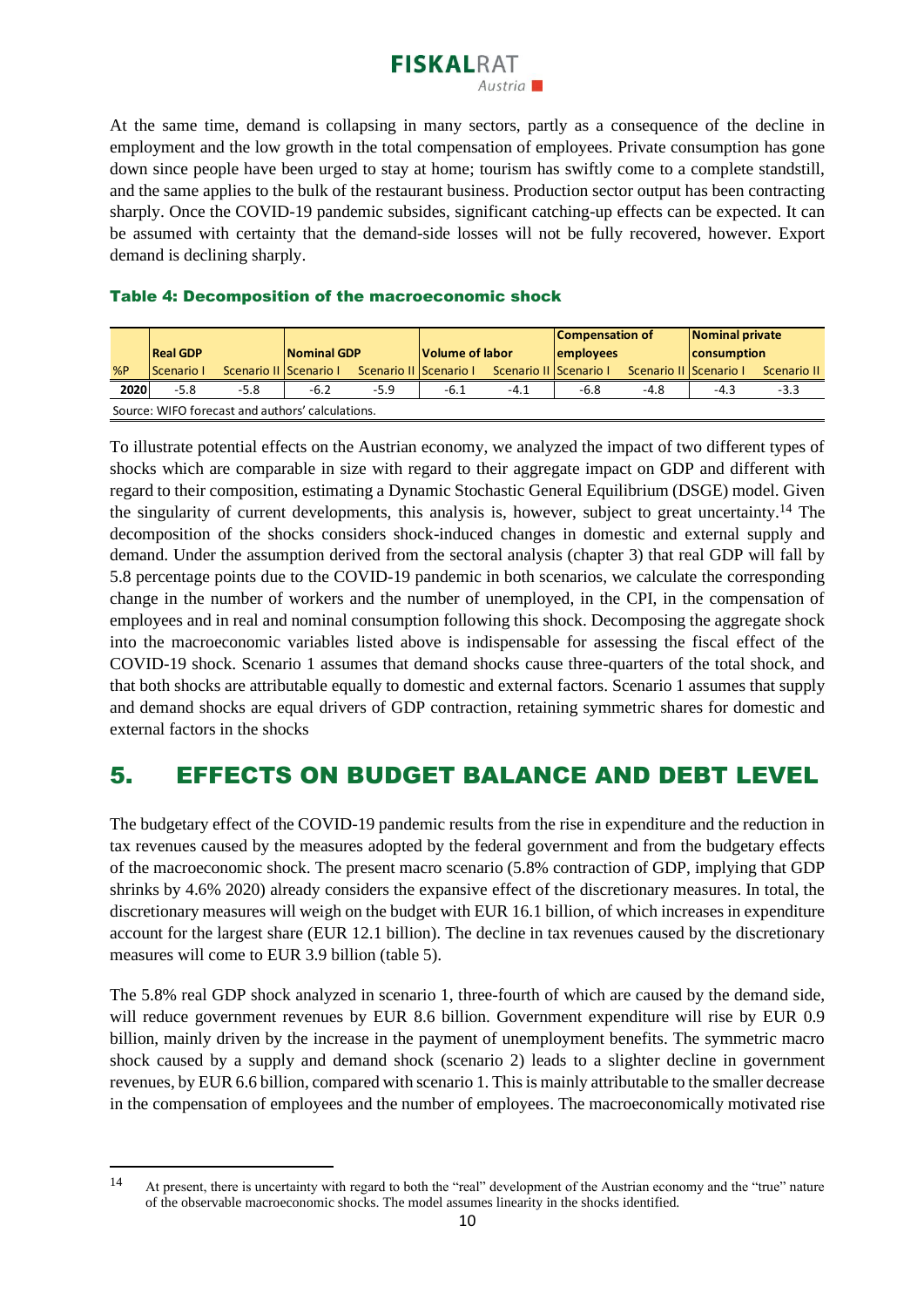

in government expenditure, however, will remain almost unchanged compared with scenario 1, namely at around EUR 0.9 billion.

| <b>Component</b>   | <b>Measure</b>                                                                                                                           | 2020             |
|--------------------|------------------------------------------------------------------------------------------------------------------------------------------|------------------|
| of aid package     | Impact on Maastricht budget balance*) in EUR million                                                                                     |                  |
| Immediate aid      | Hardship Fund                                                                                                                            | $-2,000$         |
| Immediate aid      | Special care                                                                                                                             | Not quantifiable |
| Immediate aid      | Artists' support fund                                                                                                                    | $-5$             |
| Immediate aid      | Support to ÖGK (Austrian Health Fund)                                                                                                    | $-60$            |
| Immediate aid      | Health-related expenditure                                                                                                               | $-130$           |
| Immediate aid      | Support to research activities                                                                                                           | $-23$            |
| Immediate aid      | Support for care-related needs                                                                                                           | $-100$           |
| Immediate aid      | Tax-exempt bonuses for workers that are critical in the COVID-19 response                                                                | Not quantifiable |
| Immediate aid      | Cancellation costs for school trips                                                                                                      | $-13$            |
| Immediate aid      | Provision of computers for school children                                                                                               | $-5.5$           |
| Emergency aid      | (Partial) compensation for lost earnings                                                                                                 | $-4,300$         |
| Tax deferrals      | Corporate tax, income tax                                                                                                                | $-3,900$         |
| Tax deferrals      | Social security contributions                                                                                                            | 0                |
| Guarantees         | Federal government guarantees for bridge loans to one-person businesses/SMEs and to                                                      | 0                |
| Short-time working | Short-time working                                                                                                                       | $-5,400$         |
| Other measures     | Family hardship compensation, BUAK, Media promotion, tobacco tax                                                                         | $-124$           |
|                    |                                                                                                                                          |                  |
| <b>Total</b>       |                                                                                                                                          | $-16,061$        |
| Revenue side       |                                                                                                                                          | $-3,917$         |
| Expenditure side   |                                                                                                                                          | $-12,144$        |
|                    | Note: *) Negative values imply a reduction of the budget balance.                                                                        |                  |
|                    | **) No effect on deficit, but on government debt.                                                                                        |                  |
|                    | Source: Fiscal Advisory Council assessment based on the 2 <sup>nd</sup> COVID-19 Act and information provided by the Eederal Ministry of |                  |

#### Table 5: Quantified federal government measures

NID-19 Act and information provided by the Federal Ministry of Finance and the Federal Ministry for Digital and Economic Affairs.

The total budgetary effect of the COVID-19 pandemic is estimated to reach –EUR 25.6 billion (or –6.6% of GDP) in scenario 1, and to –EUR 23.5 billion (or –6.1% of GDP) in scenario 2; in both scenarios, around more than half of the total budgetary effect is attributable to the budgetary effect of the discretionary measures (see table 6).

#### Table 6: Expected effects on budget balance and debt level

| Fiscal impact of the COVID-19 pandemic in 2020                                                  |                    |                         |                    |                   |  |  |  |
|-------------------------------------------------------------------------------------------------|--------------------|-------------------------|--------------------|-------------------|--|--|--|
|                                                                                                 |                    | Δ Net lending/borrowing |                    | ∆ Government debt |  |  |  |
|                                                                                                 | <b>EUR</b> billion | % of GDP                | <b>EUR billion</b> | % of GDP          |  |  |  |
| <b>Discretionary measures</b>                                                                   | $-16.1$            | $-4.2%$                 | $-21.7$            | $-5.6%$           |  |  |  |
| <b>Macroeconomic shock</b>                                                                      |                    |                         |                    |                   |  |  |  |
| Scenario 1                                                                                      | $-9.5$             | $-2.5%$                 | $-9.5$             | $-2.5%$           |  |  |  |
| Scenario 2                                                                                      | $-7.4$             | $-1.9%$                 | $-7.4$             | $-1.9%$           |  |  |  |
| Total effects under scenario :                                                                  | $-25.6$            | $-6.6%$                 | $-31.2$            | $-8.1%$           |  |  |  |
| Total effects under scenario:<br>$-7.5%$<br>$-6.1%$<br>$-29.1$<br>$-23.5$                       |                    |                         |                    |                   |  |  |  |
| Course: 2 <sup>nd</sup> COVID 10 Ast. Eaderal Ministry of Finance, Eaderal Ministry for Digital |                    |                         |                    |                   |  |  |  |

Source: 2<sup>nd</sup> COVID-19 Act, Federal Ministry of Finance, Federal Ministry for Digital and Economic Affairs, authors' calculations.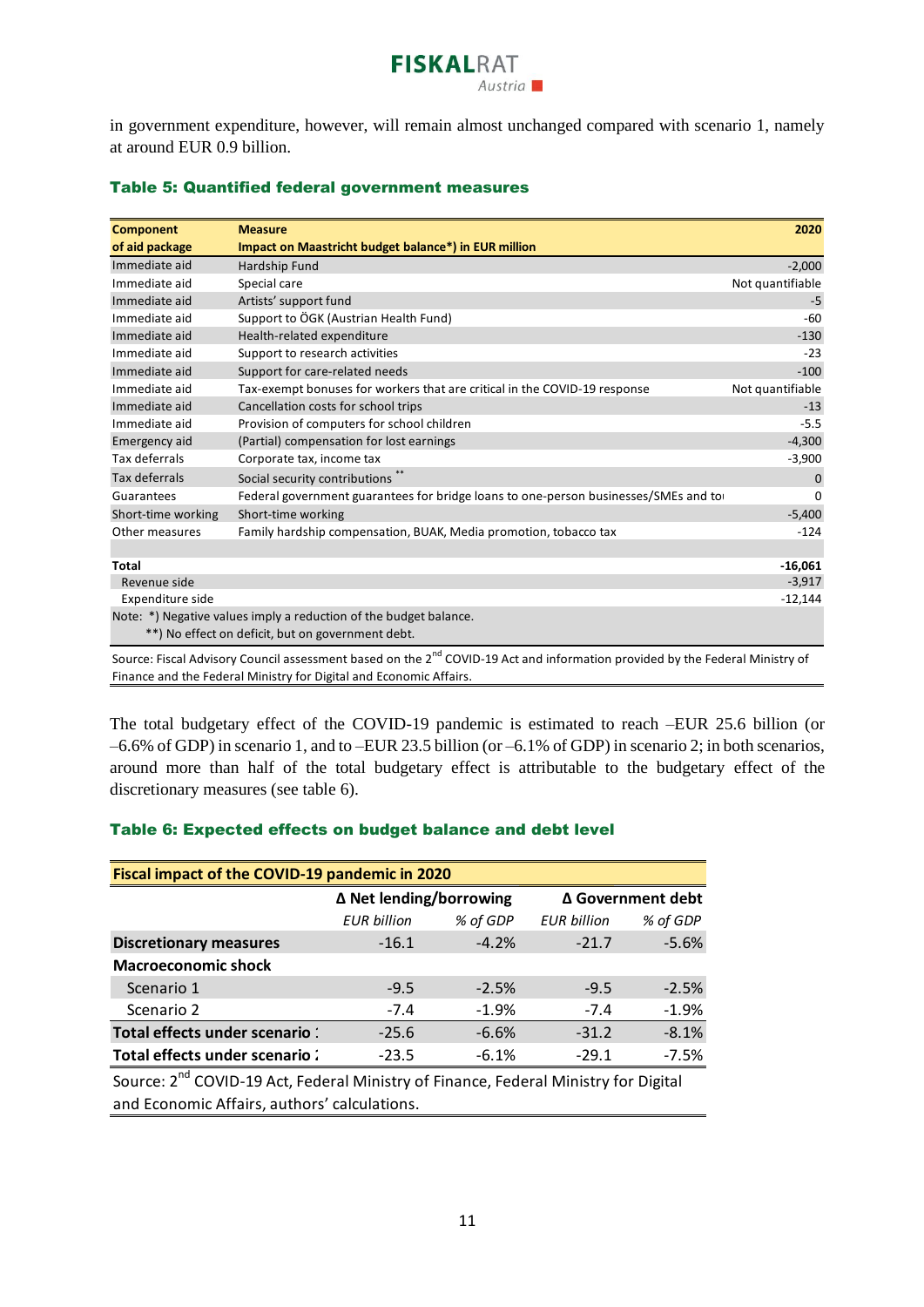# **FISKALRAT**

The debt level will rise by EUR 31.2 billion (scenario 1) or EUR 29.1 billion (scenario 2).<sup>15</sup> The debt increase going beyond the budgetary effect (stock-flow-adjustments) is driven by the assumed deferral of social security contributions. The debt-to-GDP ratio will go up by 8.1% (scenario 1) or 7.5% (scenario 2).

To sum up, the present analysis is subject to high uncertainty. Both the size of the macroeconomic shock and the budgetary effect of the discretionary measures are based on a wide range of assumptions. It will be expedient to continuously readjust the assessment made here.

Moreover, it is important to note that the severe fiscal impact of the COVID-19 pandemic does not lead to noncompliance with the European Stability and Growth Pact (SGP) as the European Commission, in consultation with the Ecofin Council, has activated the general escape clause (see chapter 6). The details about how this clause will be operationalized are still unclear, however.

### 6. IMPLICATIONS FOR THE APPLICATION OF FISCAL RULES

The COVID-19 pandemic has far-reaching implications. With a view to its economic and fiscal policy dimension, we will, in the following, illustrate the flexibilization of numerical fiscal rules under the Stability and Growth Pact (SGP) and summarize the related policy responses by the European Commission and the Eurogroup.<sup>16</sup>

Under the EU fiscal rules, there are various options for considering the budgetary impact caused by the COVID-19 pandemic separately:

- easing requirements regarding the **adjustment path** toward the structural medium-term budget objective (MTO) in line with cyclical developments ("matrix of requirements")
- treating expenditure in connection with the COVID-19 crisis as deductible **one-off measures** in calculating the structural budget balance
- treating expenditure in connection with the COVID-19 crisis as an **unusual event,** thus making it possible to temporarily ease the requirements or deviate from the MTO to the extent corresponding to the expenditure directly connected to the event (unusual event clause)
- activating the **general escape clause**, which allows for additional discretionary (economic stimulus) measures in case of a serious economic downturn in the euro area

These SGP flexibilization elements differ with regard to both the **time dimension of the easing of fiscal requirements** and the **extent of eligible measures or expenditure categories**.

Considering this range of possibilities, the **euro area finance ministers and the European Commission** agreed, already on March 16, 2020, to address the budgetary impact of the COVID-19 pandemic by applying the **unusual event clause** and activating the **general escape clause.** This response was confirmed by the Ecofin Council on March 23, 2020.

<sup>&</sup>lt;sup>15</sup> In this context, the automatic stabilizers calculated in the Fiscal Advisory Council's forecasting model are below the widely used budget semi-elasticity of 0.57.

<sup>16</sup> <https://www.consilium.europa.eu/en/press/press-releases/2020/03/16/statement-on-covid-19-economic-policy-response/>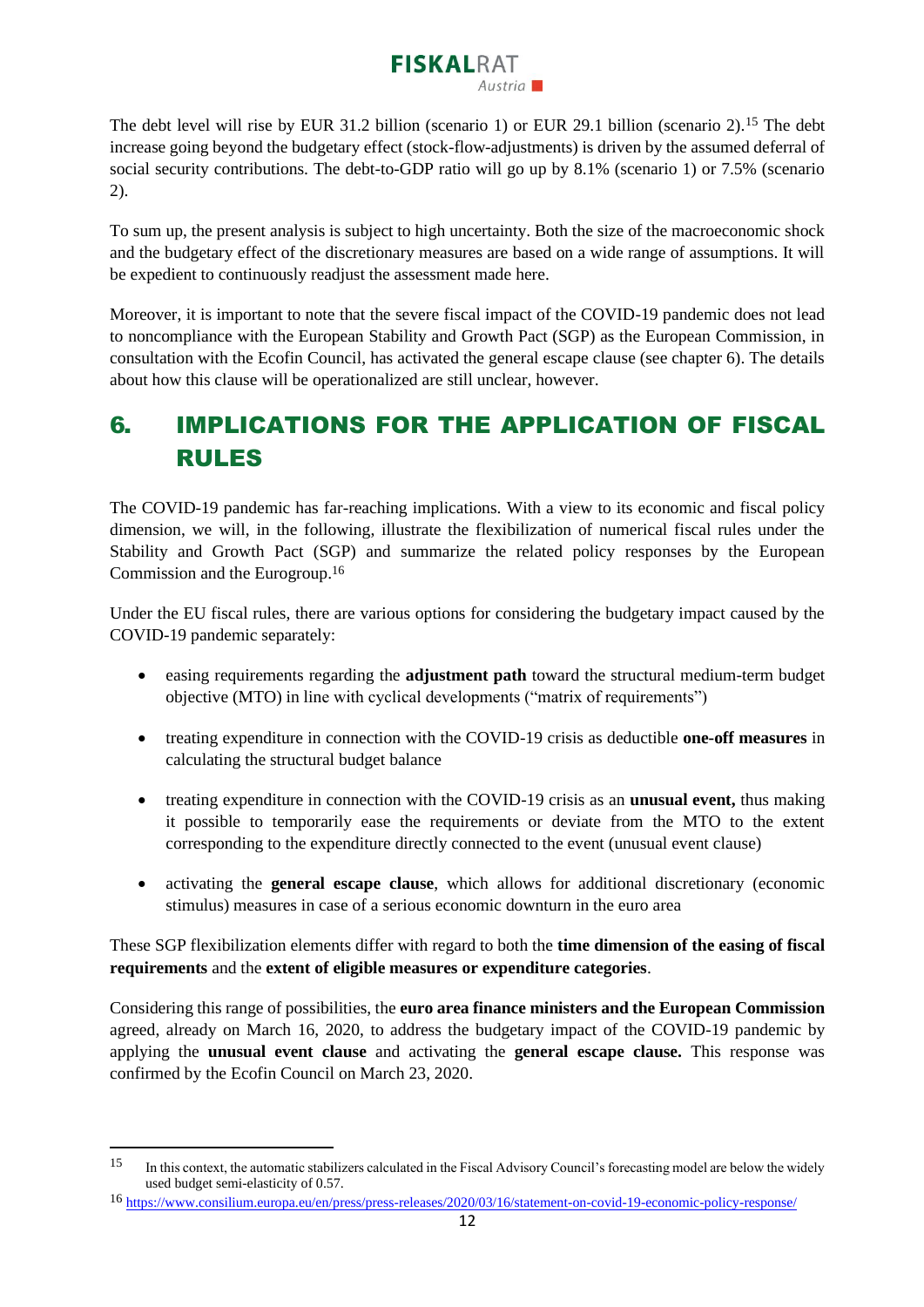# **FISKALRAT**

### Application of unusual event clause and general escape clause

The SGP provides for a certain degree of flexibility that allows **easing the budgetary requirements**, in both its preventive and corrective arms, in view of nonbudgeted expenditures that are attributable to **unusual events** and that are outside the control of the Member State concerned (Article 5(1) and Article 9(1) EU Regulation 1466/97). For Austria, this provision was last invoked for additional costs with regard to refugee migration (from 2015 to 2017) and counter-terrorism measures (in 2016 and 2017).

The **preventive arm** of the SGP expressly states that Member States may be allowed temporarily to depart from the required adjustment path toward the MTO, or from the MTO, if

- i) such deviations result from an unusual event,
- ii) the unusual event is outside the control of the respective Member State,
- iii) the unusual event has a major impact on the financial position of the general government and
- iv) such deviations do not endanger fiscal sustainability in the medium term.

The **corrective arm** of the SGP contains a similar clause according to which no excessive deficit procedure will be launched if

- i) exceeding the benchmark can be considered exceptional,
- ii) the deficit continues to be close to 3% of GDP and
- iii) if exceeding the benchmark can be directly linked to an unusual event.

In this context, the easing of budgetary requirements in both the preventive and corrective arms refers to changes in the structural budget balance and to permissible deviations from the MTO. Temporary deviations from the requirements are permissible **for three years** and **in line with the budgetary impact** of the **"additional costs"** triggered by the unusual event. In other words, there must be a direct link to the unusual event. Against this background, in particular measures to support the health sector and to enhance civil protection as well as temporary support to enterprises and employees will be eligible; any discretionary measures going beyond that, e.g. measures to stimulate the economy, will not be eligible. The latter, however, are likely to be considered under the **general escape clause** the European Commission may activate in case of a severe economic downturn, provided that this does not endanger fiscal sustainability in the medium term.

### Structural adjustment in the preventive arm of the SGP, depending on cyclical conditions: matrix

In the **preventive arm** of the SGP, an **appropriate annual improvement** of the cyclically adjusted budget balance as corrected for one-off and temporary measures (**structural budget balance**) is required.<sup>17</sup> The **benchmark** is set at **0.5% of GDP**. Member States with a debt level exceeding 60% of GDP, with pronounced risks to their overall debt sustainability or with a strong economic performance must adjust their structural budget balance by **more than 0.5% of GDP** per year. In times of economic downturn, they may fall below this benchmark. The **detailed matrix** in table 7 gives an overview of the

<sup>17</sup> The structural adjustment is calculated, by way of approximation, by subtracting the structural budget balance (as a percentage of GDP) of year *t–1* from that of year *t*.